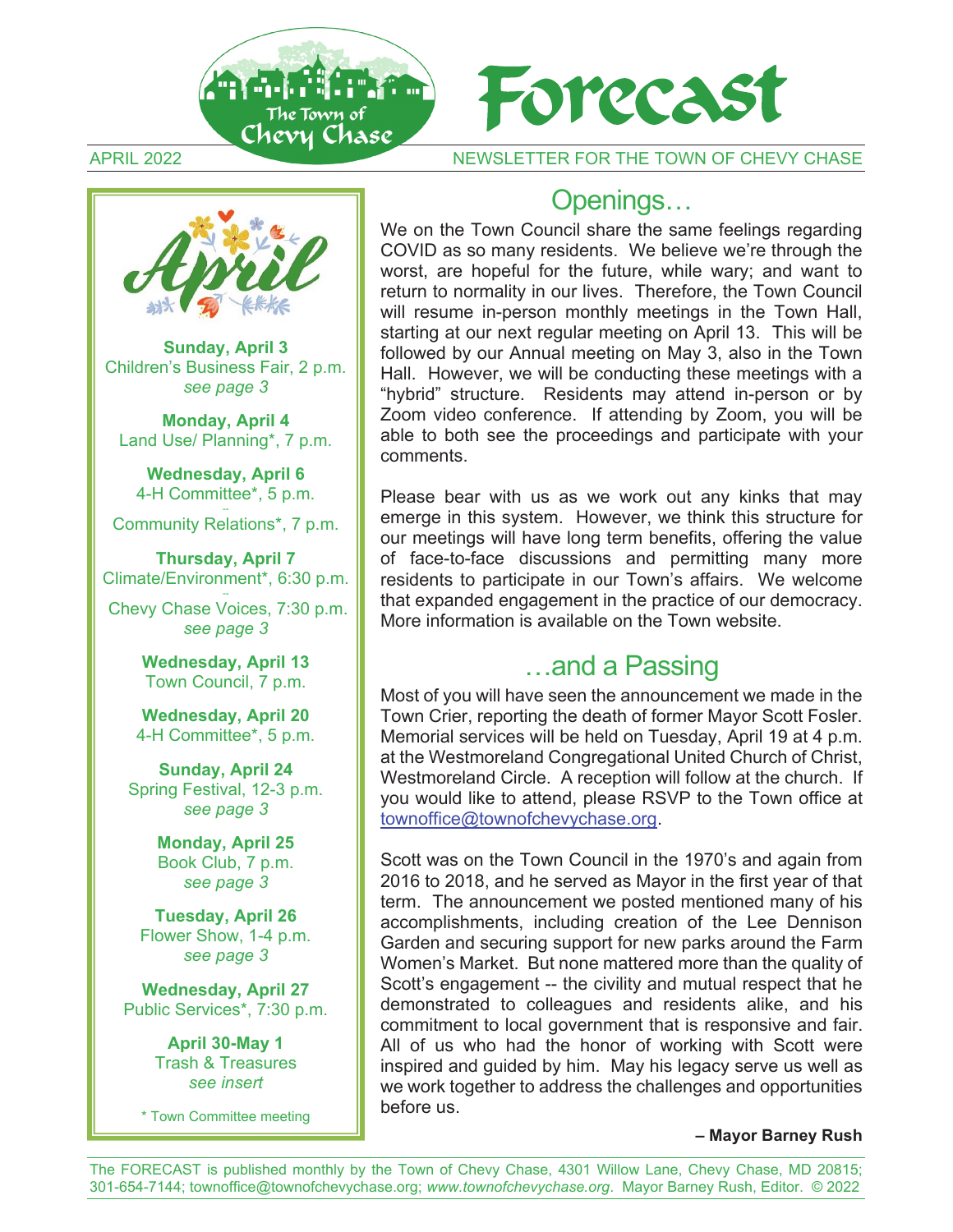## **NEWS & NOTES**

### Town Response to 7100 Connecticut Avenue Concept Plan

Following the February 17 presentation by the property owners of a future senior living community on the former 4-H property, the Town Council collected feedback from residents and from the 4-H Special Committee and discussed the proposed plans at a work session on March 9. On March 16, the Town assembled and submitted a list of questions to the property owners that we asked them to address by March 28. We also developed a draft statement with substantive comments and requests on the conceptual plan. We encouraged residents to provide feedback on this draft statement by emailing comments to the Town office, completing a survey, and speaking at a March 30 Town forum. We are now finalizing this statement for submission to the property owners. The final statement will be posted on the Town website, and we will inform residents when we receive a response from the developers.

## Council Approves Final Zimmerman Park Redevelopment Plan

In March, after two years of reviewing and revising many concept plans and considering significant resident feedback, the Town Council approved a final redevelopment plan for Zimmerman Park. The Town's landscape architect will now proceed with design development and permitting, which will take approximately 9 months. We anticipate that construction will commence in the spring of 2023 and be completed by summer 2023. The final plan and project cost estimate are available on the Town website.

## 2022 Council Election & Annual Meeting

The Town's Election and Annual Meeting will be held on Tuesday, May 3, 2022. Town residents will select three candidates in the 2022 election, each to serve on the Council for a 2-year term. Candidate nominating petitions are due by 5 p.m. on April 12.

Balloting will be undertaken by mail and drop box only. Balloting materials and information on the nominated candidates will be mailed to all residents approximately 2 weeks before the election. In order for a resident's vote to be counted, ballot return envelopes must either be mailed by May 3 and received by May 10 or placed in the drop box outside the Town Hall by 5 p.m. on May 3.

The annual meeting will be held on May 3 at 7 p.m. in the Town Hall and via Zoom and will include a public hearing on the proposed FY23 budget. The budget will be available for review on the Town website after April 13. More information on the election and budget is available on the Town website.

## Consulting Water Management Program

The Town's Consulting Water Management Program offers residents the opportunity to obtain free, professional recommendations on improving water management on their property. Under the program, a resident may request a water drainage review by the Town's consulting engineer. After visiting the property, the engineer will provide a written report to the resident with recommendations on improving water drainage and runoff. This service is offered to residents one time each year and is not provided to assist with water management related to new construction, which is regulated by the Town's Water Drainage Ordinance. The service does not include developing engineering plans to address water drainage or runoff problems. In addition, neither the engineer nor the Town will address issues relating to water coming from a neighboring property if such problems cannot be remedied on the requestor's property. To sign up, residents should complete the application on the Town website.

## Gas-Powered Leaf Blowers Banned January 1-October 14

Use electric leaf blowers or rakes -- they are quieter, cleaner, and more neighborly (and it's now the law in the Town of Chevy Chase.) Gas-powered leaf blowers are prohibited from January 1 to October 14. More information about obtaining rebates for the purchase of battery-powered and electric leaf blowers (either for you or your landscaping company) is available at www.townofchevychase.org. To report gas-powered leaf blower violations, call 301-654-7144.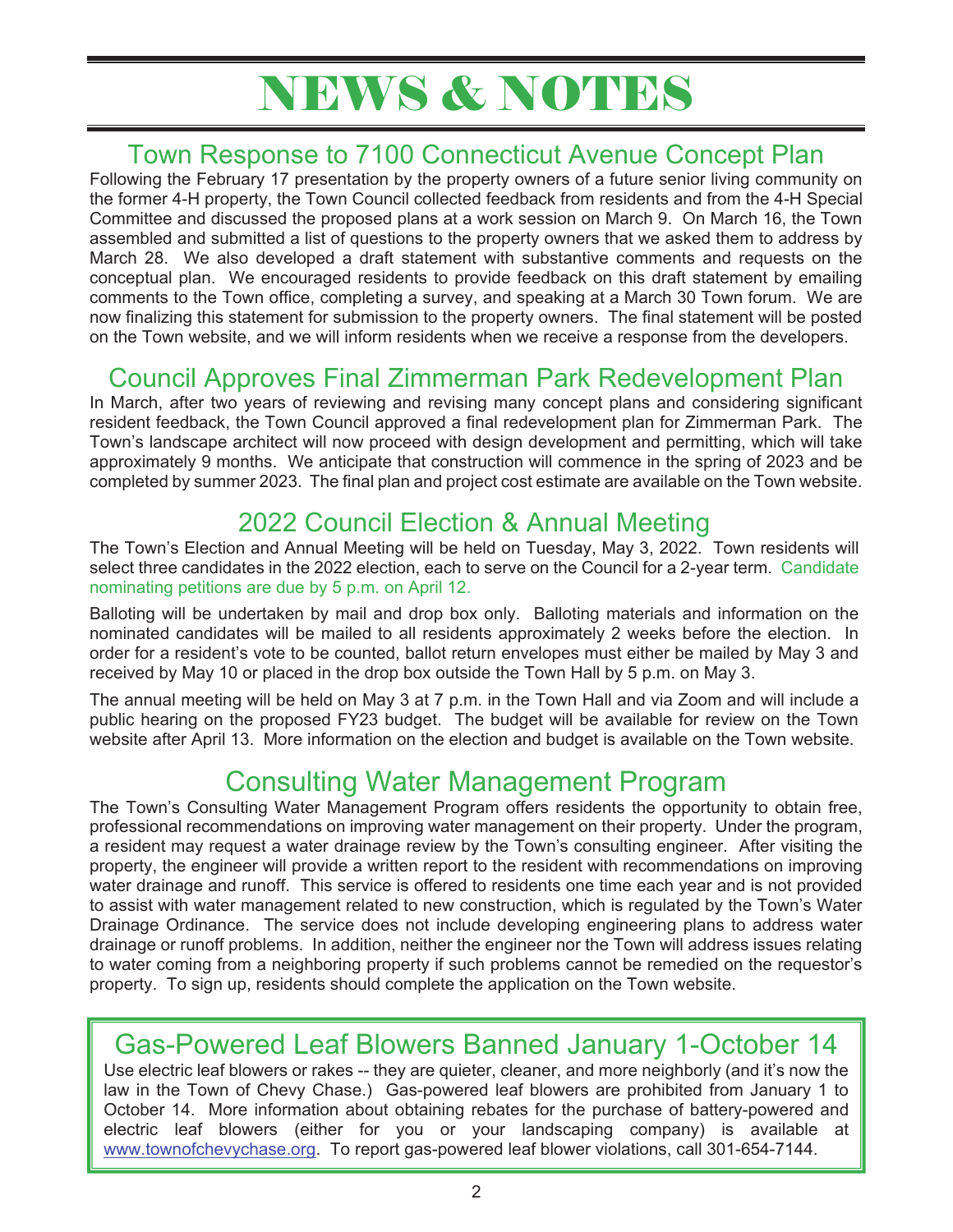## SPECIAL EVENTS

## TOCC First Children's Business Fair, April 3, 2-4 p.m., Town Hall

Spend a fun Sunday afternoon as the Town of Chevy Chase hosts our first Acton Children's Business Fair that will showcase young entrepreneurs and their small businesses during a one-day marketplace. There will be approximately 15 booths, and prizes will be awarded by age categories (6-8, 9-11, and 12-14) for Highest Business Potential and Best Marketing & Presentation. Supported by the Town's Community Relations Committee.

## "Chevy Chase Voices," April 7, 7:30 p.m., via Zoom

The Chevy Chase Historical Society will showcase the wide variety of voices in its oral history collection during a virtual lecture via Zoom on Thursday, April 7, at 7:30 p.m. "Chevy Chase Voices: Treasures from the Oral History Collection" will use vintage photos and audio clips of local residents recalling life in Chevy Chase from as early as 1920. Since its founding in 1981, CCHS has captured the community's history in oral history interviews with long-time Chevy Chase residents as well as adjacent businesses and their employees. CCHS Archive and Research Director Beth Huffer will present the April 7 virtual lecture, which is free and open to the public. A Zoom link will be sent to all who register for the talk at www.chevychasehistory.org.

## 2022 Spring Festival, April 24, 12-3 p.m., Lawton Center

The Town of Chevy Chase is partnering with the Jane E. Lawton Center to host the 2022 Spring Festival. The event will take place on April 24 from 12 to 3 p.m. at the Lawton Center parking lot and inside the Lawton Center. Join us for a local art show, Bethesda Chevy Chase Jazz Band, arts and crafts, Pepe and Big Greek Cafe food trucks, free Ben and Jerry's ice cream, and so much more! All ages welcome!

## TOCC Book Club, April 25, 7 p.m., Town Hall

Our Town of Chevy Chase Book Club will meet on April 25 at 7 p.m. in the Town Hall to discuss *The Midnight Library* by Matt Haig. It ponders the question: what if you had made different choices in life? Join us for wine, snacks, and discussion. Save the date for our next meeting on June 6. Brought to you by your Community Relations Committee.

## Flower Show, April 26, 1-4 p.m., Chevy Chase Village Hall

The Garden Club of Chevy Chase is holding a Garden Club of America sanctioned Flower Show on Tuesday, April 26, 2022. The public is invited free of charge to attend the show between 1 and 4 p.m. in the Chevy Chase Village Hall, 5906 Connecticut Avenue. For more information, email gardenclubofchevychase@gmail.com.

## Chevy Chase At Home Brings Neighbors Together

CC@H is a member organization providing social and educational programs to neighbors of all ages and support services to seniors. Below are some upcoming events open to the community. For more information about CC@H and to register for events, visit www.chevychaseathome.org.

- *Navigating Life's Journey: Long Term Care, Short Term Rehab, & Skilled Nursing Facilities* (April 1, 1-2:30 pm)
- *Gems & Jewelry in the Walters Art Museum's Collection* (April 7, 11:30 a.m.-12:30 p.m.)
- CC@H Guest Speaker: Jeff Shesol on *John Glenn, John Kennedy, & the New Battleground of the Cold War* (April 12, 1-2 p.m.)

CC@H provides a host of social activities and interest groups for members -- local mature adults -- for a reasonable annual fee! You can pick between online programming and in-person events indoors and outdoors. Would you like to learn about the new Garden Club? Attend a monthly brunch? Join us for a series of museum visits? Attend a crafts group or enjoy a weekly walk with others? Please call us to learn more at 301-657-3115.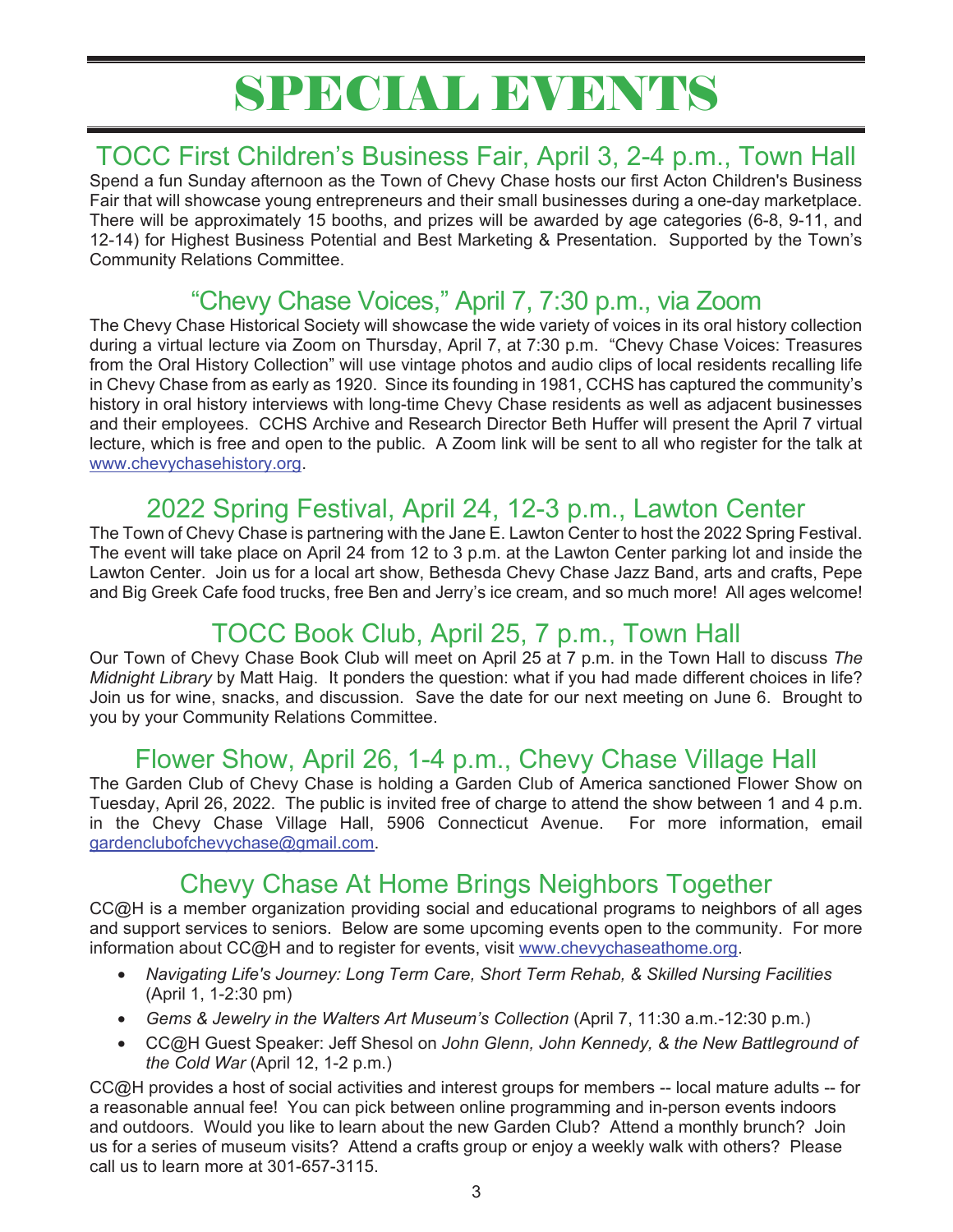### **Town of Chevy Chase** 4301 Willow Lane

Chevy Chase, MD 20815

PRSRT STD US POSTAGE PAID Gaithersburg, MD Permit No. 418

#### **TOWN COUNCIL**

*Barney Rush, Mayor Irene Lane, Vice Mayor Joel Rubin, Secretary Joy White, Treasurer Ellen Cornelius Ericson, Community Liaison* 

 $\sum$  This newsletter is printed on recycled paper.

## Climate & Environment Tip of the Month *Reducing Plastic Pollution*

The widespread use of plastics that began after WWII was viewed as a great boon to modern society, but it has also created one of the most pressing environmental issues facing the world: the overwhelming global tide of plastic pollution that threatens our oceans, waterways, and wildlife. And if you think plastic recycling is a panacea, read about the important and interesting NPR and PBS investigation on the subject (search "NPR plastic recycling"). On the positive side, at a UN meeting last month, 175 nations agreed to create a UN Treaty on Plastic Pollution by 2024. Here are some actions we can take to change our plastic habits right now. Your choices and voices make a difference!

- Stop buying bottled water! Instead, buy reusable water bottles. Our tap water is fine, but you can also buy a filter for your kitchen sink or water pitcher with filter such as Britta.
- Opt for soft drinks and sparkling water sold in glass or aluminum.
- Remember to bring those reusable shopping bags… buy washable produce bags…encourage stores to use compostable produce bags (Trader Joe's is now using them).
- Buy laundry detergent strips such as TruEarth or Earth Breeze rather than plastic jugs.
- Look for alternatives to shampoo, conditioner, hand soap and dishwashing soap bottled in plastic. More and more of these products are available in bar form. Check them out!
- Use biodegradable trash bags from a company like BagUps.
- Check out the many non-plastic products sold online by eco-friendly businesses such as The Earthling Company and Green Eco Dream.
- Take a moment to encourage a company to reduce or eliminate the plastic in their packaging.